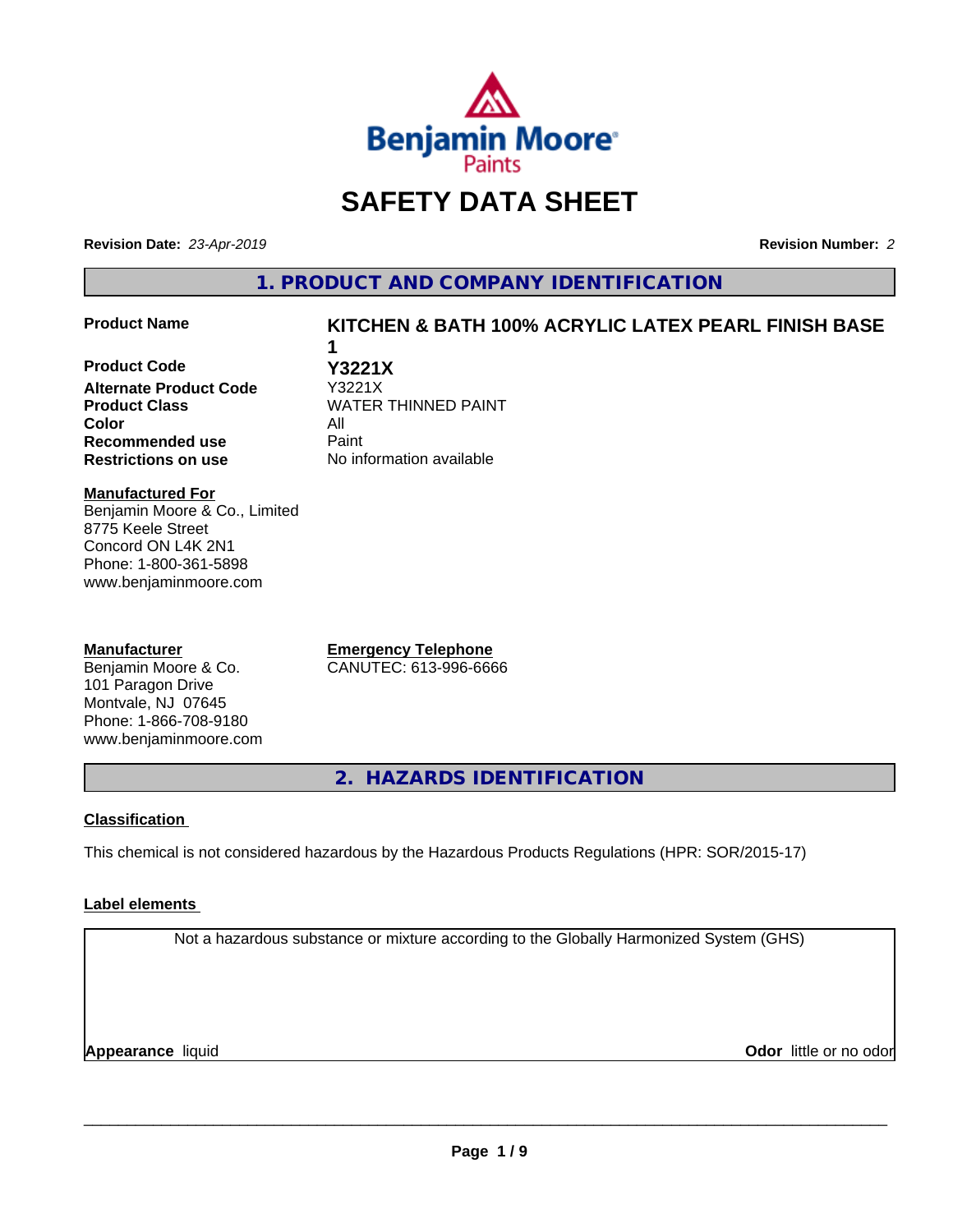#### **Other information**

No information available

# **3. COMPOSITION INFORMATION ON COMPONENTS**

| <b>Chemical name</b>               | <b>CAS No.</b> | Weight-%       | Hazardous Material<br>registry number<br>(HMIRA registry $#$ ) | Date HMIRA filed and<br>Information Review Act date exemption granted<br>(if applicable) |
|------------------------------------|----------------|----------------|----------------------------------------------------------------|------------------------------------------------------------------------------------------|
| Titanium dioxide                   | 13463-67-7     | $10 - 30\%$    |                                                                |                                                                                          |
| Kaolin                             | 1332-58-7      | - 5%           |                                                                |                                                                                          |
| Sodium C14-C16 olefin<br>sulfonate | 68439-57-6     | $0.1 - 0.25\%$ |                                                                |                                                                                          |

\*The exact percentage (concentration) of composition has been withheld as a trade secret

|                                                 | 4. FIRST AID MEASURES                                                                                      |
|-------------------------------------------------|------------------------------------------------------------------------------------------------------------|
| <b>General Advice</b>                           | No hazards which require special first aid measures.                                                       |
| <b>Eye Contact</b>                              | Rinse thoroughly with plenty of water for at least 15<br>minutes and consult a physician.                  |
| <b>Skin Contact</b>                             | Wash off immediately with soap and plenty of water while<br>removing all contaminated clothes and shoes.   |
| <b>Inhalation</b>                               | Move to fresh air. If symptoms persist, call a physician.                                                  |
| Ingestion                                       | Clean mouth with water and afterwards drink plenty of<br>water. Consult a physician if necessary.          |
| <b>Most Important Symptoms/Effects</b>          | None known.                                                                                                |
| <b>Notes To Physician</b>                       | Treat symptomatically.                                                                                     |
|                                                 | 5. FIRE-FIGHTING MEASURES                                                                                  |
| <b>Suitable Extinguishing Media</b>             | Use extinguishing measures that are appropriate to local<br>circumstances and the surrounding environment. |
| <b>Protective Equipment And Precautions For</b> | As in any fire, wear self-contained breathing apparatus                                                    |

**Firefighters**

As in any fire, wear self-contained breathing apparatus pressure-demand, MSHA/NIOSH (approved or equivalent) and full protective gear.

**Specific Hazards Arising From The Chemical Closed containers may rupture if exposed to fire or** extreme heat.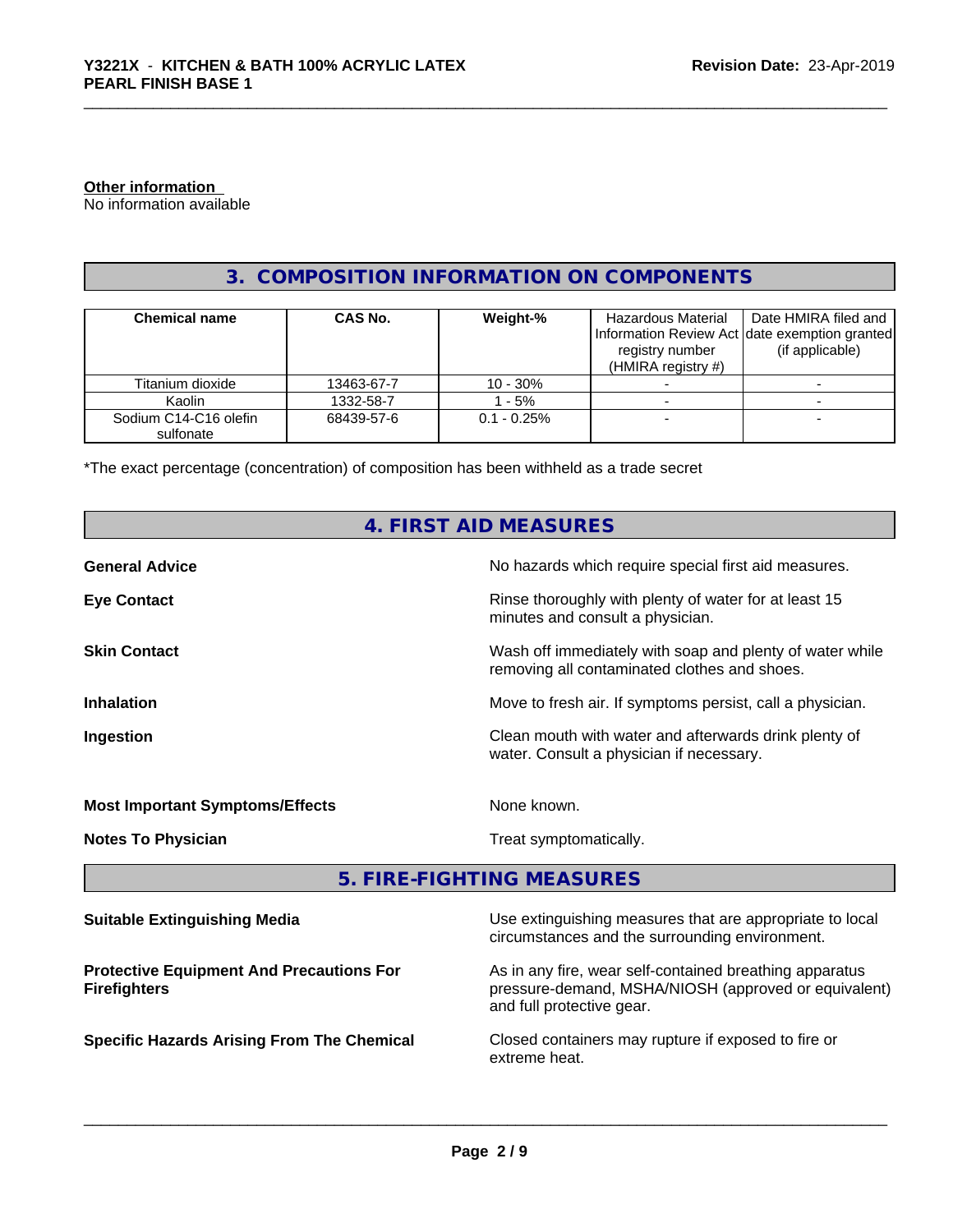| <b>Sensitivity To Mechanical Impact</b>                                          | <b>No</b>                                          |                                |
|----------------------------------------------------------------------------------|----------------------------------------------------|--------------------------------|
| <b>Sensitivity To Static Discharge</b>                                           | No                                                 |                                |
| <b>Flash Point Data</b><br>Flash Point (°F)<br>Flash Point (°C)<br><b>Method</b> | Not applicable<br>Not applicable<br>Not applicable |                                |
| <b>Flammability Limits In Air</b>                                                |                                                    |                                |
| Lower flammability limit:<br><b>Upper flammability limit:</b>                    | Not applicable<br>Not applicable                   |                                |
| <b>NFPA</b><br>Health: 1<br>Flammability: 0                                      | <b>Instability: 0</b>                              | <b>Special: Not Applicable</b> |
| NFPA Lagand                                                                      |                                                    |                                |

- **NFPA Legend** 0 - Not Hazardous
- 1 Slightly
- 2 Moderate
- 3 High
- 4 Severe

*The ratings assigned are only suggested ratings, the contractor/employer has ultimate responsibilities for NFPA ratings where this system is used.*

*Additional information regarding the NFPA rating system is available from the National Fire Protection Agency (NFPA) at www.nfpa.org.*

# **6. ACCIDENTAL RELEASE MEASURES**

| <b>Personal Precautions</b>      | Avoid contact with skin, eyes and clothing. Ensure<br>adequate ventilation.                          |
|----------------------------------|------------------------------------------------------------------------------------------------------|
| <b>Other Information</b>         | Prevent further leakage or spillage if safe to do so.                                                |
| <b>Environmental precautions</b> | See Section 12 for additional Ecological Information.                                                |
| <b>Methods for Cleaning Up</b>   | Soak up with inert absorbent material. Sweep up and<br>shovel into suitable containers for disposal. |

**7. HANDLING AND STORAGE**

Handling **Handling Avoid contact with skin, eyes and clothing. Avoid breathing Handling** vapors, spray mists or sanding dust. In case of insufficient ventilation, wear suitable respiratory equipment. **Storage Keep container tightly closed. Keep out of the reach of the reach of the reach of the reach of the reach of the reach of the reach of the reach of the reach of the reach of the reach of the reach of the reach of** children. **Incompatible Materials Incompatible Materials No information available** 

# **8. EXPOSURE CONTROLS/PERSONAL PROTECTION**

**Exposure Limits**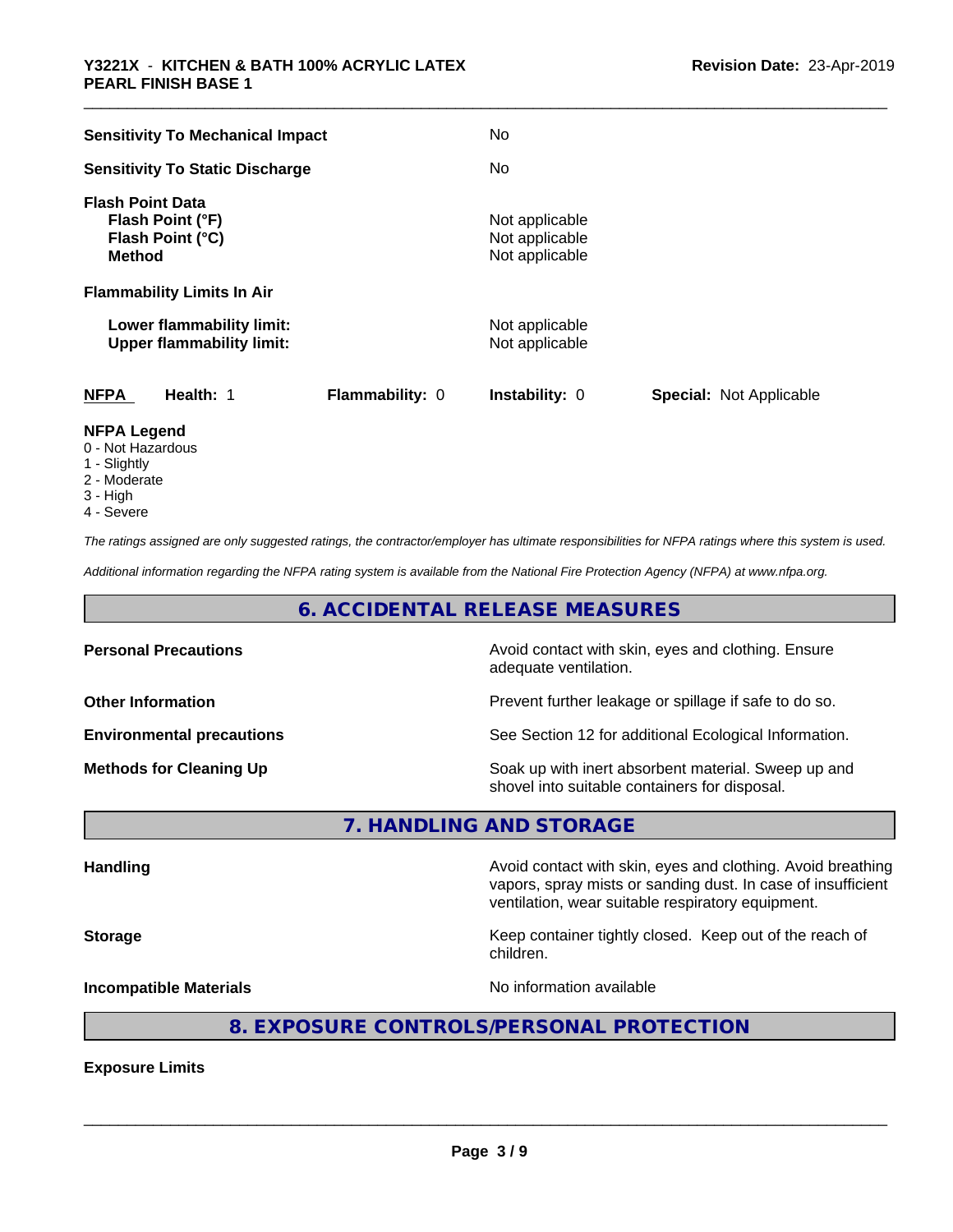| <b>Chemical name</b> | <b>ACGIH TLV</b>                     | Alberta                              | <b>British Columbia</b>            | Ontario                             | Quebec                      |
|----------------------|--------------------------------------|--------------------------------------|------------------------------------|-------------------------------------|-----------------------------|
| Titanium dioxide     | <b>TWA</b><br>10 mg/m <sup>3</sup> - | <b>TWA</b><br>10 ma/m <sup>3</sup> - | 10 mg/m $3$ - TWA                  | 10 mg/m $3$ - TWA                   | 10 mg/m $3$ - TWAEV         |
|                      |                                      |                                      | $3 \text{ ma/m}^3$ - TWA           |                                     |                             |
| Kaolin               | <b>TWA</b><br>$2 \text{ ma/m}^3$ -   | <b>TWA</b><br>$2 \text{ ma/m}^3$ -   | <b>TWA</b><br>$2 \text{ ma/m}^3$ - | <b>TWA</b><br>2 mg/m <sup>3</sup> - | 5 mg/m <sup>3</sup> - TWAEV |

#### **Legend**

ACGIH - American Conference of Governmental Industrial Hygienists

Alberta - Alberta Occupational Exposure Limits

British Columbia - British Columbia Occupational Exposure Limits

Ontario - Ontario Occupational Exposure Limits

Quebec - Quebec Occupational Exposure Limits

N/E - Not established

#### **Engineering Measures Ensure adequate ventilation, especially in confined areas.**

**Personal Protective Equipment Eye/Face Protection** Safety glasses with side-shields.

**Skin Protection**<br> **Respiratory Protection**<br> **Respiratory Protection**<br> **Protective gloves and impervious clothing.**<br>
In case of insufficient ventilation wear suita In case of insufficient ventilation wear suitable respiratory equipment.

**Hygiene Measures Avoid contact with skin, eyes and clothing. Remove and Hygiene Measures** and clothing. Remove and wash contaminated clothing before re-use. Wash thoroughly after handling.

# **9. PHYSICAL AND CHEMICAL PROPERTIES**

| Appearance                        | liquid                   |
|-----------------------------------|--------------------------|
| Odor                              | little or no odor        |
| <b>Odor Threshold</b>             | No information available |
| Density (Ibs/gal)                 | $10.2 - 10.6$            |
| <b>Specific Gravity</b>           | $1.22 - 1.27$            |
| рH                                | No information available |
| <b>Viscosity (cps)</b>            | No information available |
| Solubility(ies)                   | No information available |
| <b>Water solubility</b>           | No information available |
| <b>Evaporation Rate</b>           | No information available |
| Vapor pressure                    | No information available |
| Vapor density                     | No information available |
| Wt. % Solids                      | $45 - 55$                |
| Vol. % Solids                     | $30 - 40$                |
| Wt. % Volatiles                   | $45 - 55$                |
| <b>Vol. % Volatiles</b>           | $60 - 70$                |
| <b>VOC Regulatory Limit (g/L)</b> | < 50                     |
| <b>Boiling Point (°F)</b>         | 212                      |
| <b>Boiling Point (°C)</b>         | 100                      |
| Freezing Point (°F)               | 32                       |
| <b>Freezing Point (°C)</b>        | 0                        |
| Flash Point (°F)                  | Not applicable           |
| Flash Point (°C)                  | Not applicable           |
| <b>Method</b>                     | Not applicable           |
| Flammability (solid, gas)         | Not applicable           |
| <b>Upper flammability limit:</b>  | Not applicable           |
|                                   |                          |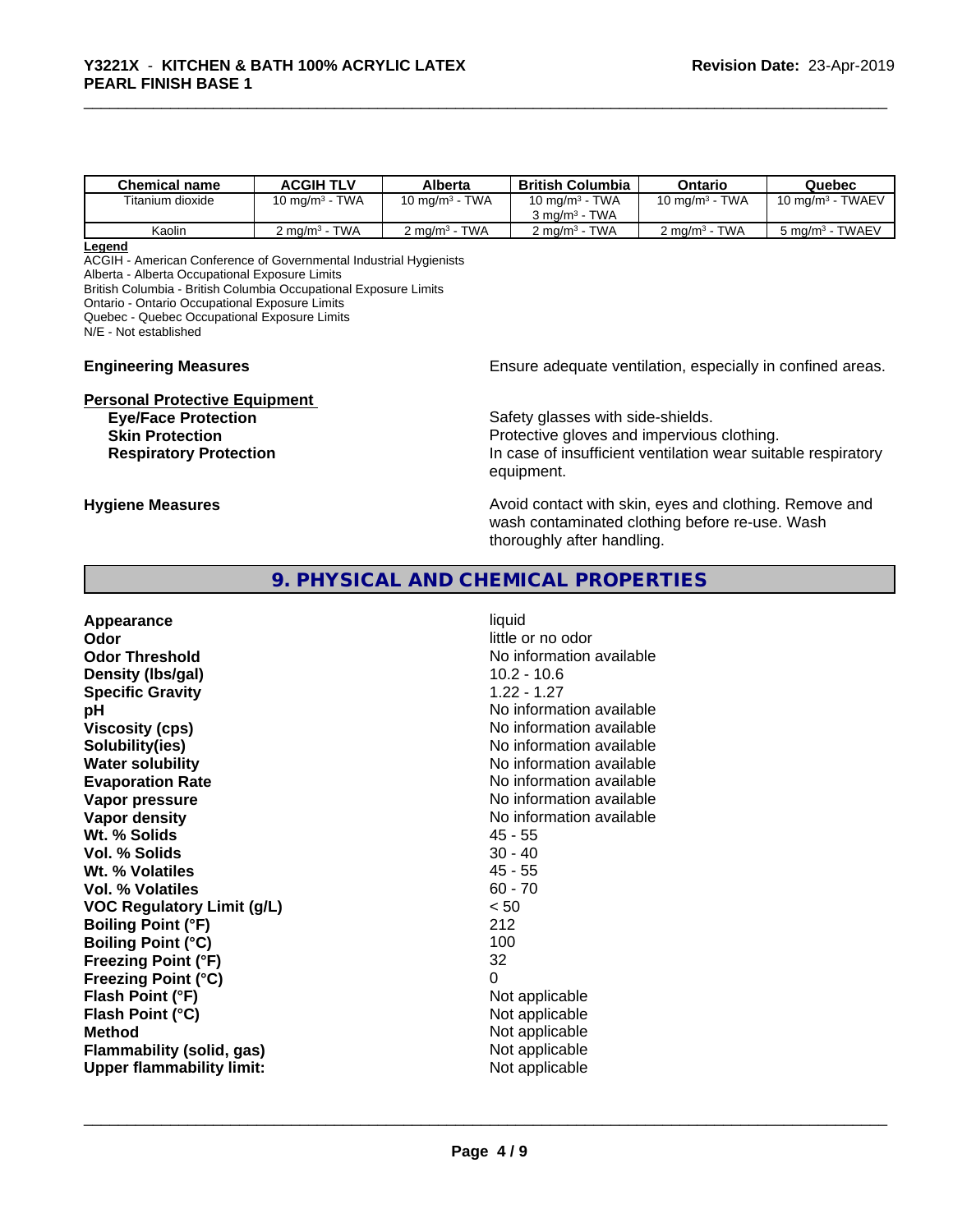**Lower flammability limit:**<br> **Autoignition Temperature (°F)** Not applicable havailable available **Autoignition Temperature (°F)**  $\qquad \qquad$  No information available<br> **Autoignition Temperature (°C)** No information available **Autoignition Temperature (°C)**<br> **Decomposition Temperature (°F)** No information available **Decomposition Temperature (°F) Decomposition Temperature (°C)** No information available<br> **Partition coefficient Partition available** 

**No information available** 

# **10. STABILITY AND REACTIVITY**

| <b>Reactivity</b>                         | Not Applicable                           |
|-------------------------------------------|------------------------------------------|
| <b>Chemical Stability</b>                 | Stable under normal conditions.          |
| <b>Conditions to avoid</b>                | Prevent from freezing.                   |
| <b>Incompatible Materials</b>             | No materials to be especially mentioned. |
| <b>Hazardous Decomposition Products</b>   | None under normal use.                   |
| <b>Possibility of hazardous reactions</b> | None under normal conditions of use.     |

# **11. TOXICOLOGICAL INFORMATION**

#### **Product Information Information on likely routes of exposure**

**Principal Routes of Exposure Exposure** Eye contact, skin contact and inhalation. **Acute Toxicity**<br>**Product Information No information available Symptoms related to the physical,chemical and toxicological characteristics Symptoms** No information available **Delayed and immediate effects as well as chronic effects from short and long-term exposure Eye contact Exercise Solution** May cause slight irritation **Skin contact** Substance may cause slight skin irritation. Prolonged or repeated contact may dry skin and cause irritation. **Inhalation** May cause irritation of respiratory tract. **Ingestion Ingestion Index is a linear in the line of the line of the line of the line of the line of the line of the line of the line of the line of the line of the line of the line of the line of the line of the line** vomiting and diarrhea. **Sensitization No information available.** No information available. **Neurological Effects** Noinformation available. **Mutagenic Effects No information available. Reproductive Effects No information available.** No information available. **Developmental Effects**<br> **Target organ effects**<br> **Target organ effects**<br> **No information available.** No information available.<br>No information available. **STOT** - single exposure<br> **STOT** - repeated exposure<br> **STOT** - repeated exposure **STOT** - repeated exposure **Other adverse effects** Noinformation available.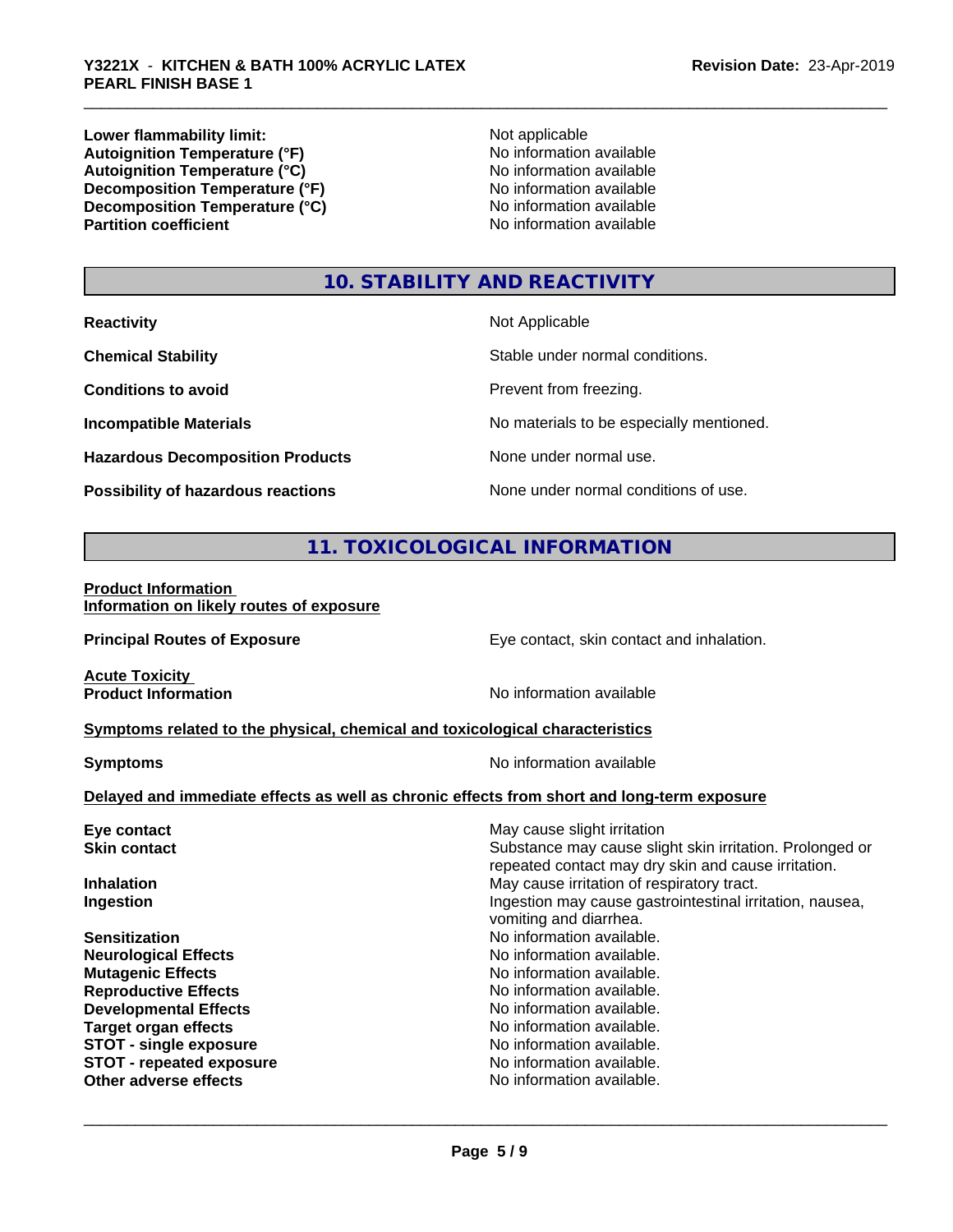**Aspiration Hazard No information available.** No information available.

#### **Numerical measures of toxicity**

#### **The following values are calculated based on chapter 3.1 of the GHS document**

**ATEmix (oral)** 27601 mg/kg

#### **Component Information**

| Chemical name                                 | Oral LD50             | Dermal LD50             | Inhalation LC50 |
|-----------------------------------------------|-----------------------|-------------------------|-----------------|
| Titanium dioxide<br>13463-67-7                | $> 10000$ mg/kg (Rat) |                         |                 |
| Sodium C14-C16 olefin sulfonate<br>68439-57-6 | $= 2310$ mg/kg (Rat)  | $= 6300$ mg/kg (Rabbit) |                 |

#### **Carcinogenicity**

*The information below indicateswhether each agency has listed any ingredient as a carcinogen:.*

| <b>Chemical name</b> | <b>IARC</b>                           | <b>NTP</b> |
|----------------------|---------------------------------------|------------|
|                      | Possible Human Carcinogen  <br>$2B -$ |            |
| Titanium dioxide     |                                       |            |

• Although IARC has classified titanium dioxide as possibly carcinogenic to humans (2B), their summary concludes: "No significant exposure to titanium dioxide is thought to occur during the use of products in which titanium dioxide is bound to other materials, such as paint."

#### **Legend**

IARC - International Agency for Research on Cancer NTP - National Toxicity Program OSHA - Occupational Safety & Health Administration

**12. ECOLOGICAL INFORMATION**

### **Ecotoxicity Effects**

The environmental impact of this product has not been fully investigated.

#### **Product Information**

# **Acute Toxicity to Fish**

No information available

#### **Acute Toxicity to Aquatic Invertebrates**

No information available

#### **Acute Toxicity to Aquatic Plants**

No information available

#### **Persistence / Degradability**

No information available.

#### **Bioaccumulation**

No information available.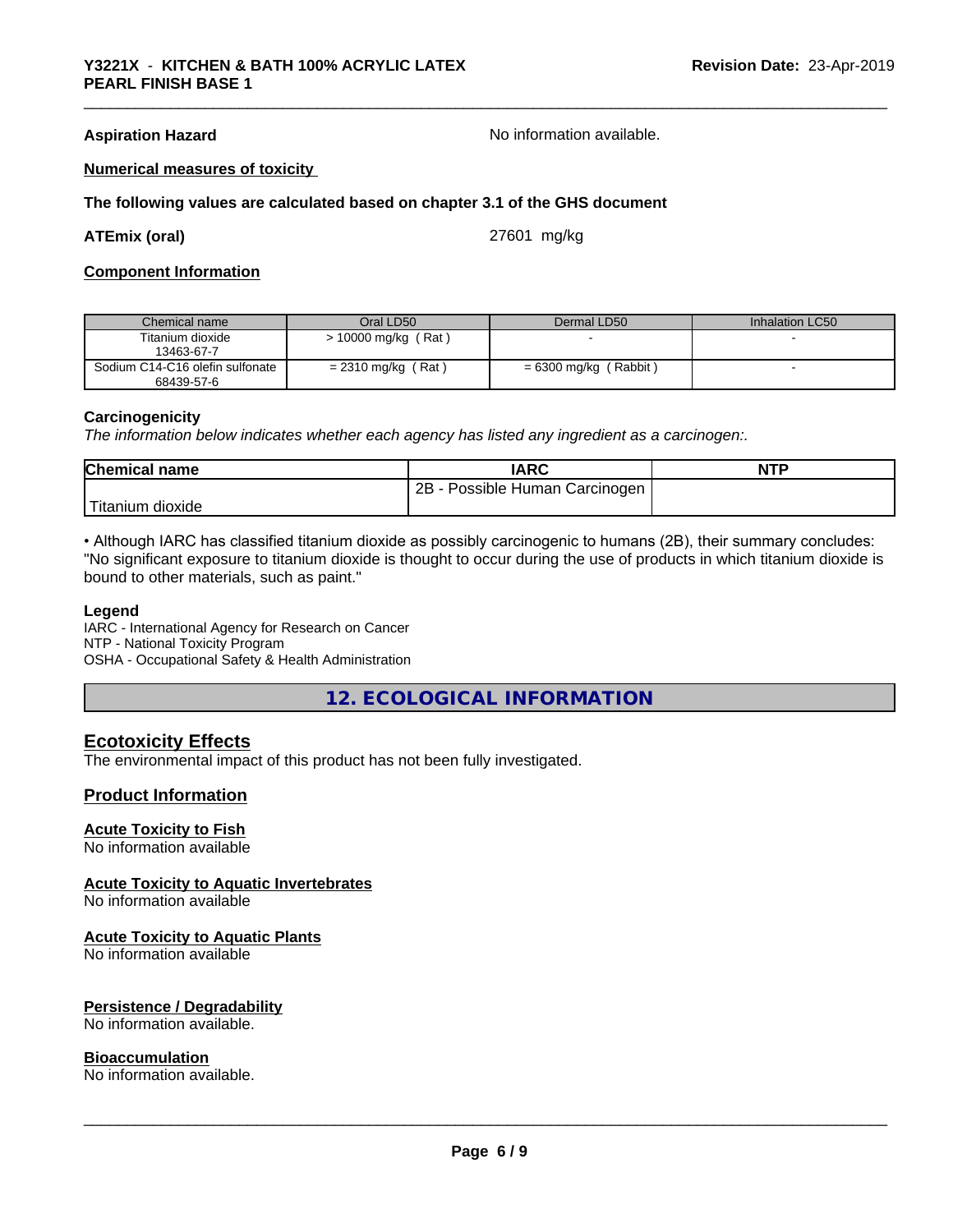#### **Mobility in Environmental Media**

No information available.

#### **Ozone**

No information available

#### **Component Information**

#### **Acute Toxicity to Fish**

Titanium dioxide  $LC50:$  > 1000 mg/L (Fathead Minnow - 96 hr.)

# **Acute Toxicity to Aquatic Invertebrates**

No information available

#### **Acute Toxicity to Aquatic Plants**

No information available

# **13. DISPOSAL CONSIDERATIONS**

Waste Disposal Method **Dispose of in accordance with federal, state, provincial,** and local regulations. Local requirements may vary, consult your sanitation department or state-designated environmental protection agency for more disposal options.

## **14. TRANSPORT INFORMATION**

**TDG** Not regulated

**ICAO / IATA** Not regulated

**IMDG / IMO** Not regulated

 $\overline{\phantom{a}}$  ,  $\overline{\phantom{a}}$  ,  $\overline{\phantom{a}}$  ,  $\overline{\phantom{a}}$  ,  $\overline{\phantom{a}}$  ,  $\overline{\phantom{a}}$  ,  $\overline{\phantom{a}}$  ,  $\overline{\phantom{a}}$  ,  $\overline{\phantom{a}}$  ,  $\overline{\phantom{a}}$  ,  $\overline{\phantom{a}}$  ,  $\overline{\phantom{a}}$  ,  $\overline{\phantom{a}}$  ,  $\overline{\phantom{a}}$  ,  $\overline{\phantom{a}}$  ,  $\overline{\phantom{a}}$ 

# **15. REGULATORY INFORMATION**

# **International Inventories**

| <b>TSCA: United States</b> | Yes - All components are listed or exempt. |
|----------------------------|--------------------------------------------|
| DSL: Canada                | Yes - All components are listed or exempt. |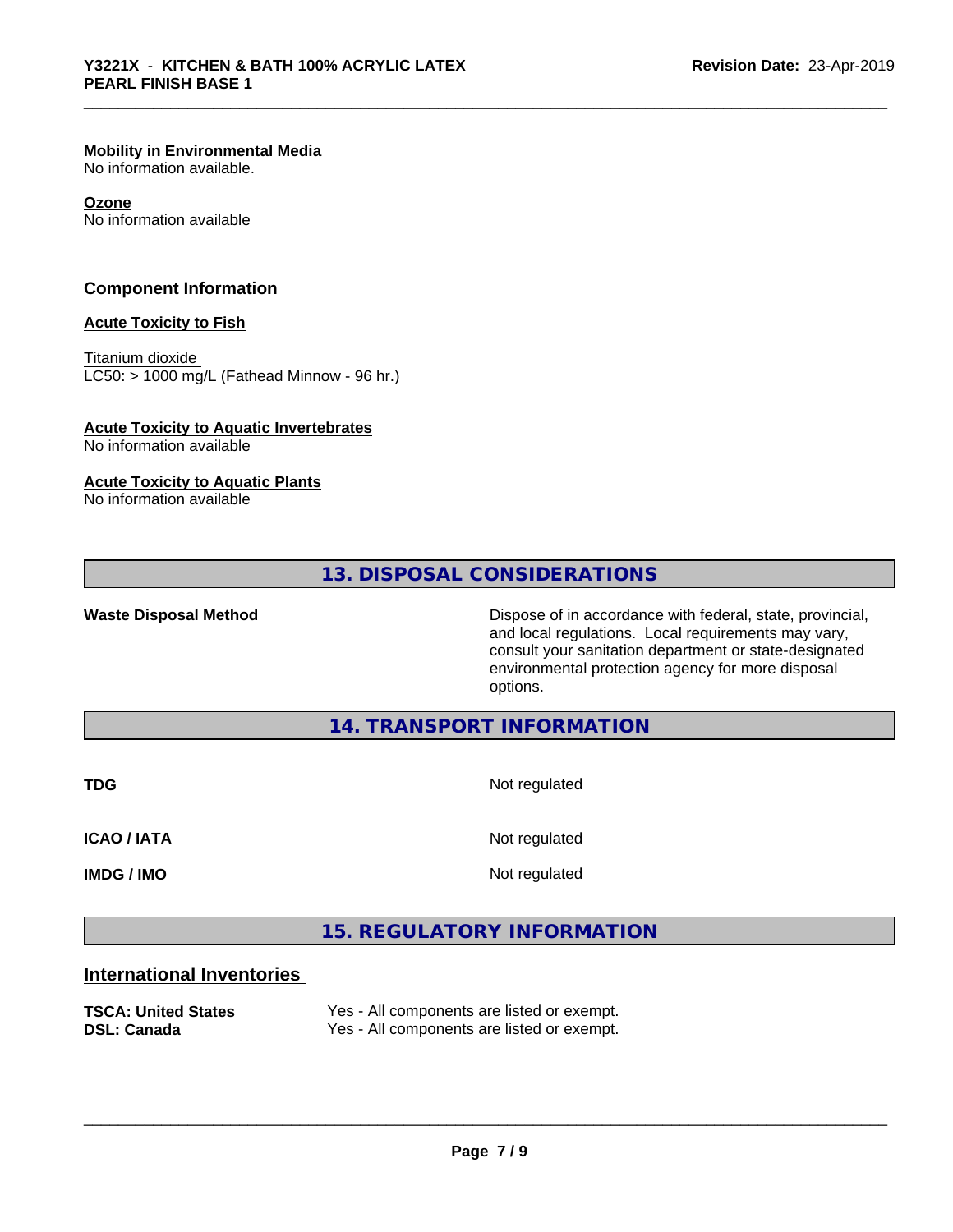# **National Pollutant Release Inventory (NPRI)**

#### **NPRI Parts 1- 4**

This product contains the following Parts 1-4 NPRI chemicals:

*None*

#### **NPRI Part 5**

This product contains the following NPRI Part 5 Chemicals:

*None*

#### **WHMIS Regulatory Status**

This product has been classified in accordance with the hazard criteria of the Hazardous Products Regulations (HPR) and the SDS contains all the information required by the HPR.

| <b>16. OTHER INFORMATION</b>                                                                                                                                                                                |           |                                                                            |                      |                                                                                                                                               |
|-------------------------------------------------------------------------------------------------------------------------------------------------------------------------------------------------------------|-----------|----------------------------------------------------------------------------|----------------------|-----------------------------------------------------------------------------------------------------------------------------------------------|
| HMIS -                                                                                                                                                                                                      | Health: 1 | <b>Flammability: 0</b>                                                     | <b>Reactivity: 0</b> | $PPE: -$                                                                                                                                      |
| <b>HMIS Legend</b><br>0 - Minimal Hazard<br>1 - Slight Hazard<br>2 - Moderate Hazard<br>3 - Serious Hazard<br>4 - Severe Hazard<br>* - Chronic Hazard<br>present under the actual normal conditions of use. |           | X - Consult your supervisor or S.O.P. for "Special" handling instructions. |                      | Note: The PPE rating has intentionally been left blank. Choose appropriate PPE that will protect employees from the hazards the material will |

*Caution: HMISÒ ratings are based on a 0-4 rating scale, with 0 representing minimal hazards or risks, and 4 representing significant hazards or risks. Although HMISÒ ratings are not required on MSDSs under 29 CFR 1910.1200, the preparer, has chosen to provide them. HMISÒ ratings are to be used only in conjunction with a fully implemented HMISÒ program by workers who have received appropriate HMISÒ training. HMISÒ is a registered trade and service mark of the NPCA. HMISÒ materials may be purchased exclusively from J. J. Keller (800) 327-6868.*

 **WARNING!** If you scrape, sand, or remove old paint, you may release lead dust. LEAD IS TOXIC. EXPOSURE TO LEAD DUST CAN CAUSE SERIOUS ILLNESS, SUCH AS BRAIN DAMAGE, ESPECIALLY IN CHILDREN. PREGNANT WOMEN SHOULD ALSO AVOID EXPOSURE.Wear a NIOSH approved respirator to control lead exposure. Clean up carefully with a HEPA vacuum and a wet mop. Before you start, find out how to protect yourself and your family by logging onto Health Canada @

http://www.hc-sc.gc.ca/ewh-semt/contaminants/lead-plomb/asked\_questions-questions\_posees-eng.php.

| <b>Prepared By</b>         | <b>Product Stewardship Department</b><br>Benjamin Moore & Co.<br>101 Paragon Drive<br>Montvale, NJ 07645<br>800-225-5554 |
|----------------------------|--------------------------------------------------------------------------------------------------------------------------|
| <b>Revision Date:</b>      | 23-Apr-2019                                                                                                              |
| <b>Reason for revision</b> | Not available                                                                                                            |